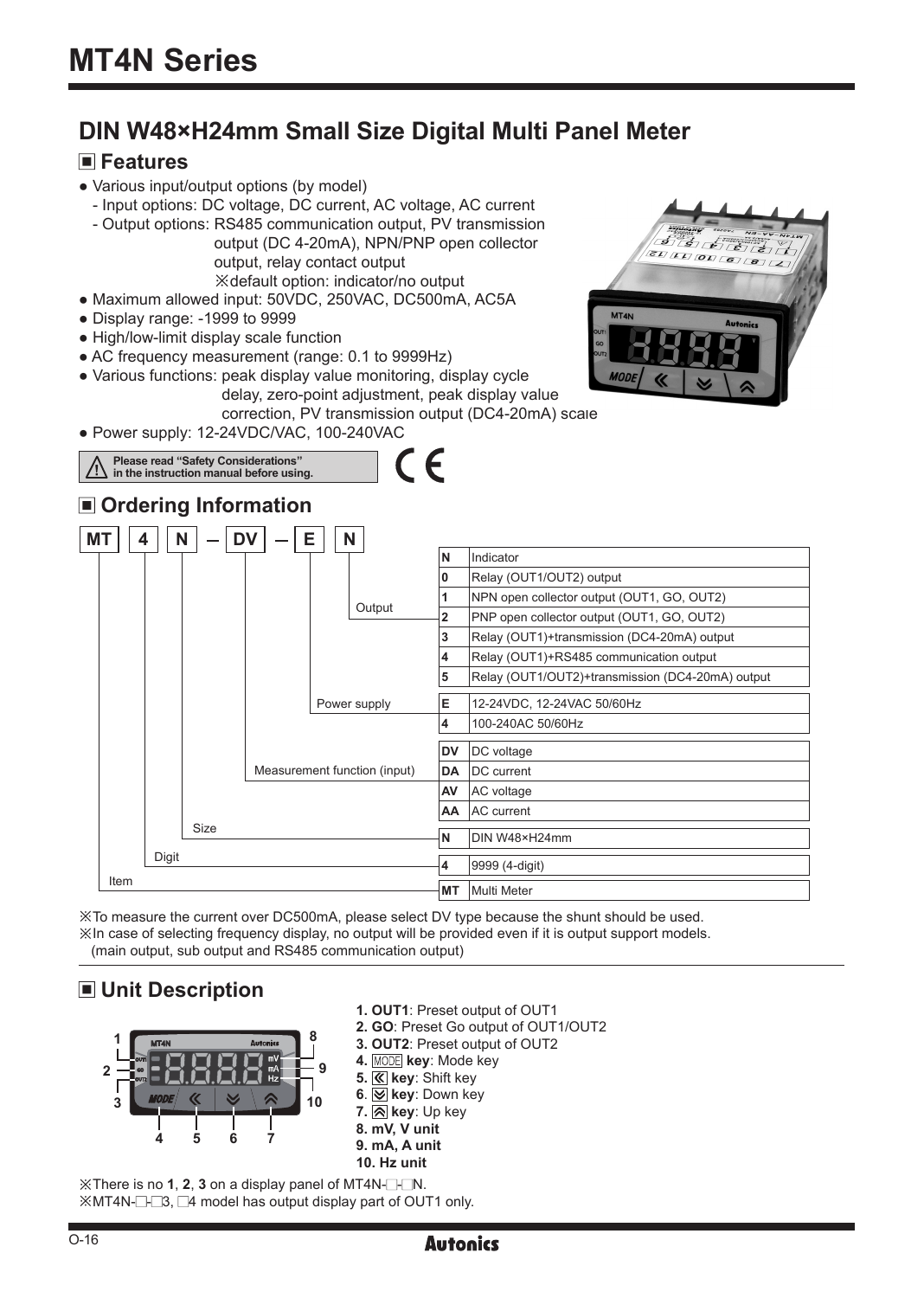# **Specifications**

| Series                                                        |                                     | MT4N-DV-E<br>MT4N-DA-E                                                                                                                        | MT4N-AV-E<br>MT4N-AA-E                                                                                                                                                                                                                                                                       | MT4N-DV-4<br>$MT4N-DA-4$                                          | MT4N-AV-4<br>$MT4N-AA-4$                | <b>SENSORS</b>              |  |  |
|---------------------------------------------------------------|-------------------------------------|-----------------------------------------------------------------------------------------------------------------------------------------------|----------------------------------------------------------------------------------------------------------------------------------------------------------------------------------------------------------------------------------------------------------------------------------------------|-------------------------------------------------------------------|-----------------------------------------|-----------------------------|--|--|
|                                                               | Measurement input                   | DC voltage, current                                                                                                                           | AC voltage, current, frequency DC voltage, current                                                                                                                                                                                                                                           |                                                                   | AC voltage, current, frequency          |                             |  |  |
| Power supply                                                  |                                     | 12-24VDC=. 12-24VAC ~ 50/60Hz                                                                                                                 |                                                                                                                                                                                                                                                                                              | 100-240VAC $\sim$ 50/60Hz                                         |                                         | <b>CONTROLLERS</b>          |  |  |
|                                                               | Allowable voltage range             | 90 to 110%                                                                                                                                    |                                                                                                                                                                                                                                                                                              |                                                                   |                                         |                             |  |  |
|                                                               | Power consumption                   | DC: 3W. AC: 5VA                                                                                                                               | 5VA<br>For MT4N- <sup>--</sup> -E5-DC: 5W, AC: 8VA                                                                                                                                                                                                                                           |                                                                   |                                         |                             |  |  |
| Display method                                                |                                     |                                                                                                                                               | 7-segment LCD display (red) (character height: 9mm)                                                                                                                                                                                                                                          |                                                                   |                                         |                             |  |  |
| Display accuracy                                              |                                     |                                                                                                                                               | • 23°C±5°C - DC input: F.S. ±0.1% rdg ±2-digit / AC input: F.S. ±0.3% rdg ±3-digit<br>X For 5A terminal of current Input, F.S. +0.3% rdg ±3-digit<br>• -10°C to 50°C - DC/AC input: F.S. ±0.5% rdg ±3-digit                                                                                  |                                                                   |                                         | <b>SOFTWARE</b>             |  |  |
|                                                               | Max. allowable input                | 110% F.S. for each measured input range                                                                                                       |                                                                                                                                                                                                                                                                                              |                                                                   |                                         |                             |  |  |
|                                                               | A/D conversion method               |                                                                                                                                               | Practical oversampling using successive approximation ADC                                                                                                                                                                                                                                    |                                                                   |                                         |                             |  |  |
| Sampling cycle                                                |                                     | DC input: 50ms, AC input: 16.6ms                                                                                                              |                                                                                                                                                                                                                                                                                              |                                                                   |                                         |                             |  |  |
| Max. display range                                            |                                     | -1999 to 9999 (4-digit)                                                                                                                       |                                                                                                                                                                                                                                                                                              |                                                                   |                                         |                             |  |  |
| Preset output                                                 |                                     |                                                                                                                                               | • Relay output - Contact capacity: 125VAC ~ 0.3A, 30VDC == 1A/Contact composition: N.O (1a)<br>• NPN/PNP open collector output - Max. 12-24VDC= ±2V 50mA (resistive load)                                                                                                                    |                                                                   |                                         |                             |  |  |
| Sub output                                                    | (transmission output)               |                                                                                                                                               | . RS485 comm. output - Baud rate: 1,200/2,400/4,800/9,600, Communication method: 2-wire half duplex,<br>Synchronous method: Asynchronous method, Protocol: Modbus type<br>Temperature<br>Controllers<br>• DC4-20mA output - Resolution: 12,000 division (load resistance max. 600 $\Omega$ ) |                                                                   |                                         |                             |  |  |
|                                                               | AC measurement <sup>*1</sup>        | Selectable RMS or AVG                                                                                                                         |                                                                                                                                                                                                                                                                                              |                                                                   |                                         |                             |  |  |
|                                                               | Frequency measurement <sup>*1</sup> | Measurement range: 0.100 to 9999Hz (variable by decimal point position)                                                                       |                                                                                                                                                                                                                                                                                              |                                                                   |                                         |                             |  |  |
| Hold function <sup>×2</sup>                                   |                                     | Includes (external hold function)                                                                                                             |                                                                                                                                                                                                                                                                                              |                                                                   |                                         |                             |  |  |
|                                                               | Insulation resistance               | Over 20Μ $Ω$ (at 500VDC megger)                                                                                                               |                                                                                                                                                                                                                                                                                              |                                                                   |                                         |                             |  |  |
| Dielectric strength                                           |                                     | 1000VAC 50/60Hz for 1 min<br>(between external terminal and case)                                                                             |                                                                                                                                                                                                                                                                                              | 2000VAC 50/60Hz for 1 min<br>(between external terminal and case) |                                         | (L)<br>Power<br>Controllers |  |  |
| Noise immunity                                                |                                     |                                                                                                                                               | $\pm 2kV$ the square wave noise (pulse width: 1 $\mu s$ ) by the noise simulator                                                                                                                                                                                                             |                                                                   |                                         |                             |  |  |
| Vibration                                                     | Mechanical                          |                                                                                                                                               | 0.75mm amplitude at frequency of 10 to 55Hz (for 1 min) in each X, Y, Z direction for 2 hours                                                                                                                                                                                                |                                                                   |                                         | (M)<br>Counters             |  |  |
|                                                               | Malfunction                         |                                                                                                                                               | 0.5mm amplitude at frequency of 10 to 55Hz (for 1 min) in each X, Y, Z direction for 10 min                                                                                                                                                                                                  |                                                                   |                                         |                             |  |  |
| Shock                                                         | Mechanical                          |                                                                                                                                               | 100m/s <sup>2</sup> (approx. 10G) in each X, Y, Z direction for 3 times                                                                                                                                                                                                                      |                                                                   |                                         | (N)                         |  |  |
|                                                               | Malfunction                         |                                                                                                                                               | 300m/s <sup>2</sup> (approx. 30G) in each X, Y, Z direction for 3 times                                                                                                                                                                                                                      |                                                                   |                                         | Timers                      |  |  |
| Environ-                                                      | Ambient temperature                 | -10 to 50°C, storage: -20 to 60°C                                                                                                             |                                                                                                                                                                                                                                                                                              |                                                                   |                                         |                             |  |  |
| 35 to 85%RH, storage: 35 to 85%RH<br>ment<br>Ambient humidity |                                     |                                                                                                                                               |                                                                                                                                                                                                                                                                                              |                                                                   |                                         | (O)<br>Digital              |  |  |
| Insulation type                                               |                                     | Double insulation or reinforced insulation<br>(mark: $\Box$ , dielectric strength between the measurement input part and the power part: 1kV) |                                                                                                                                                                                                                                                                                              |                                                                   |                                         |                             |  |  |
| Approval                                                      |                                     | C€                                                                                                                                            |                                                                                                                                                                                                                                                                                              |                                                                   |                                         | (P)                         |  |  |
| Weight <sup>*3</sup><br>Approx. 127g (approx. 64g)            |                                     |                                                                                                                                               |                                                                                                                                                                                                                                                                                              |                                                                   |                                         | <b>Indicators</b>           |  |  |
|                                                               |                                     | X3: The weight includes packaging. The weight in parenthesis is for unit only.<br>$\sim$ $\sim$ $\sim$ $\sim$ $\sim$ $\sim$                   | $\angle 1$ : AC, frequency measurement functions are only for AC measurement input type.                                                                                                                                                                                                     |                                                                   | ※2: The indicator has no Hold function. | (Q)<br>Converters           |  |  |

※Environment resistance is rated at no freezing or condensation.

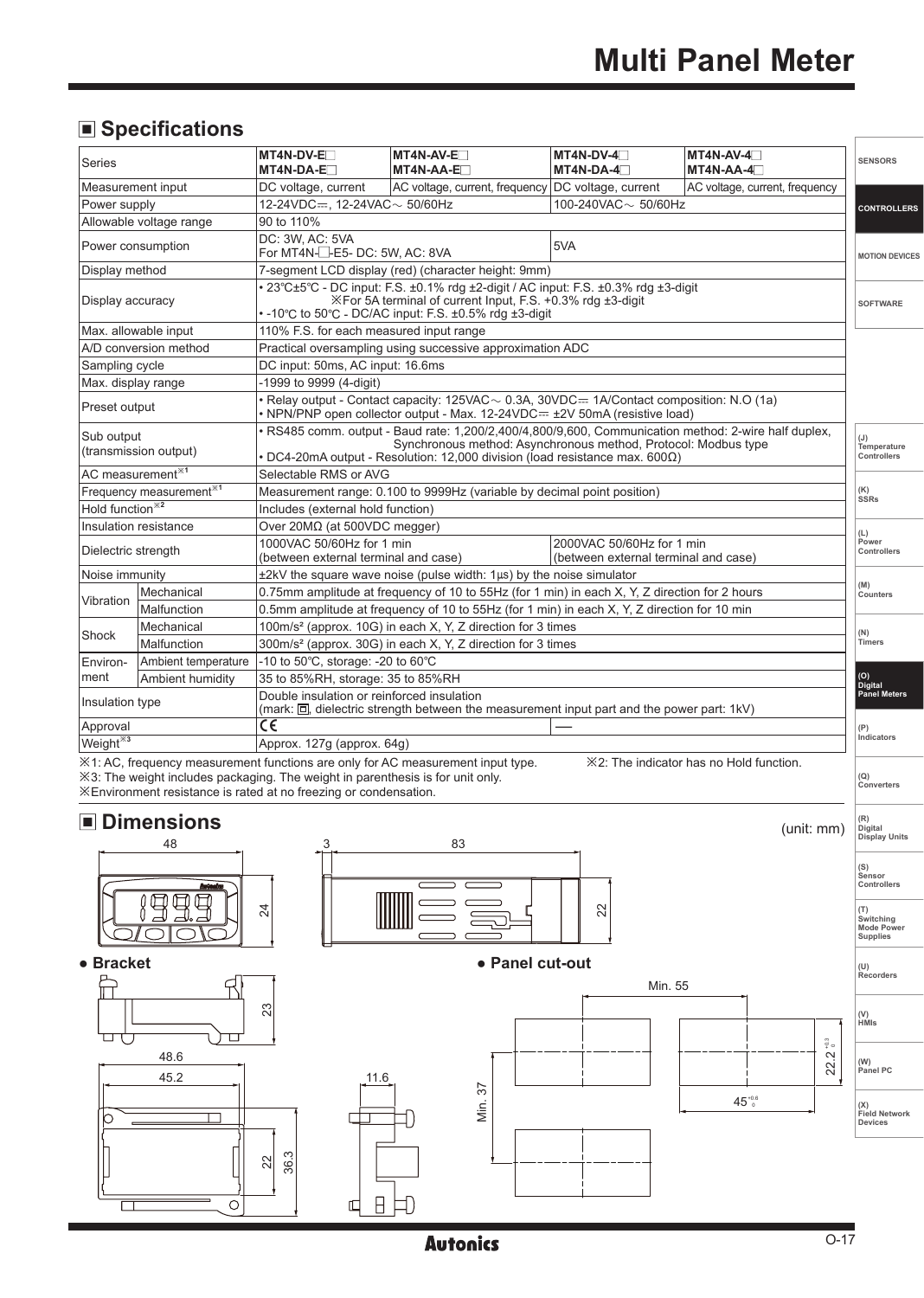# **Connections**

※Use terminals of size specified below.

|                         | a             |               |
|-------------------------|---------------|---------------|
| tа<br><forked></forked> | Min.<br>3.0mm | Min.<br>6.0mm |

#### **Measurement input terminal connection**



# **Parameter Setting**

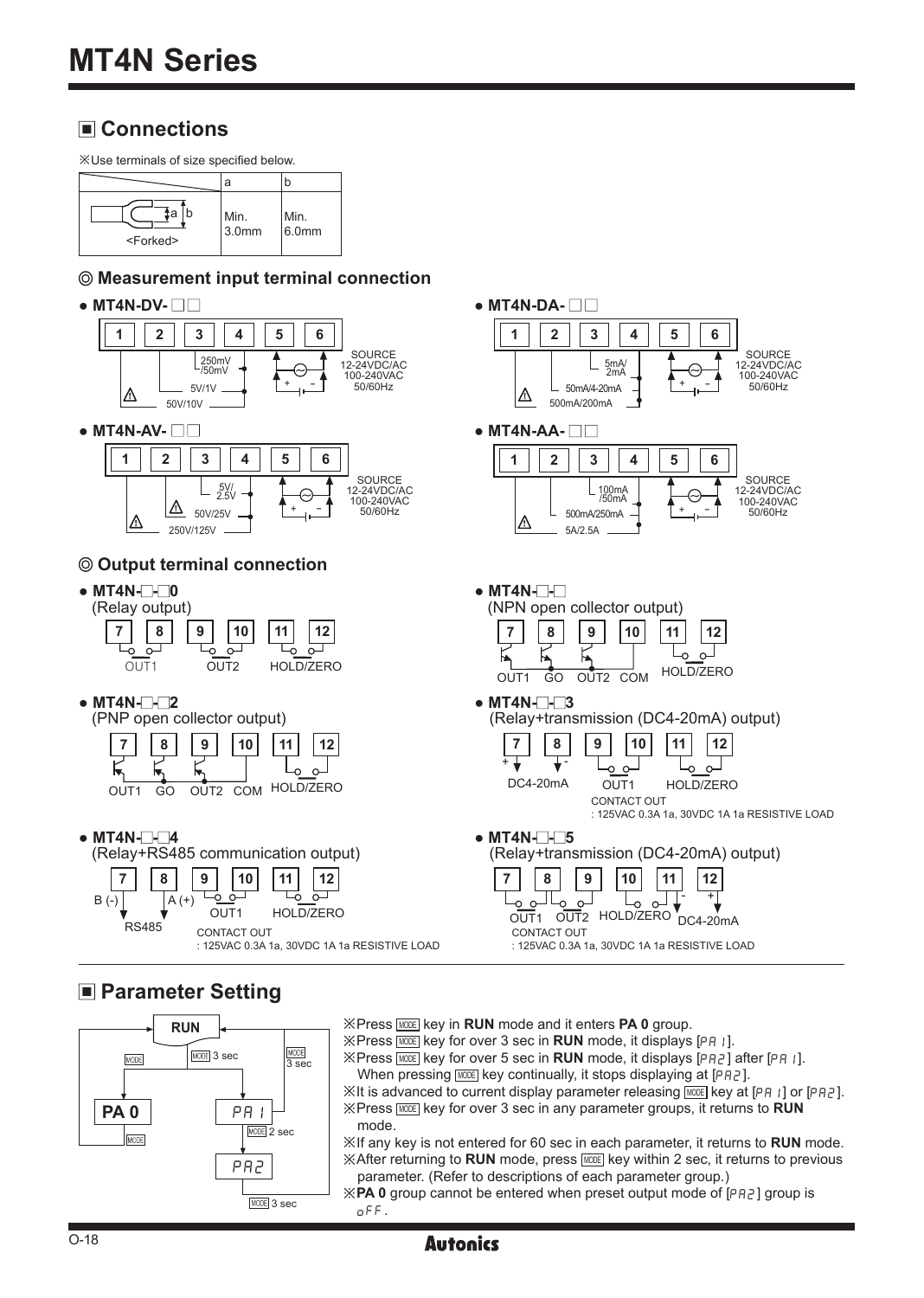#### **Parameter 1 Group**



#### **Factory defaults**

| Parameter | MT4N-DV          | MT4N-DA                  | MT4N-AV | MT4N-AA | <b>I</b> Parameter | MT4N-DV | MT4N-DA | MT4N-AV | MT4N-AA |                             |
|-----------|------------------|--------------------------|---------|---------|--------------------|---------|---------|---------|---------|-----------------------------|
|           |                  |                          |         |         |                    |         |         |         |         | (X)<br><b>Field Network</b> |
| $n-r$     | 50               | 500                      | 250     |         | ' nb.H             | ססס. ו  | 1.000   | 1.000   | 1.000   | <b>Devices</b>              |
| di SP     | 5 <sub>tnd</sub> | Stnd                     | Stnd    | Stnd    | nb.L               | 00      | 00      | 00      | 00      |                             |
| $1n-k$    |                  | $\overline{\phantom{a}}$ | AuG     | AuG     | dot                | 0.00    | 0.0     | 0.0     | 0.000   |                             |
| Stnd      | 50.00            | 500.0                    | 250.0   | 5.000   | ' nb.E             |         |         | 10-0    | 10 - 0  |                             |
| d-Unb     | U                | Я                        | $\cup$  | R       |                    |         |         |         |         |                             |

**(W) Panel PC**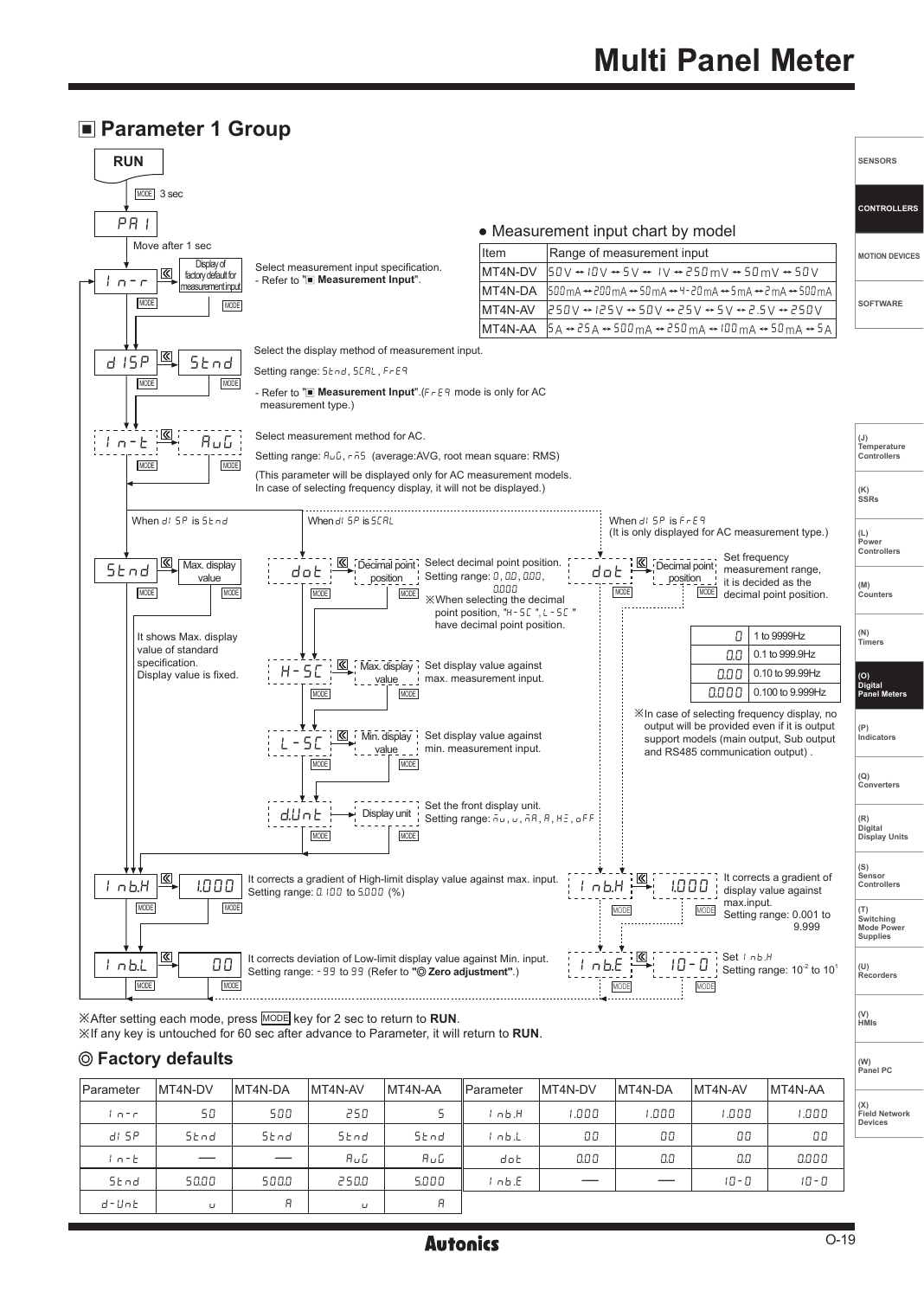# **Parameter 2 Group**

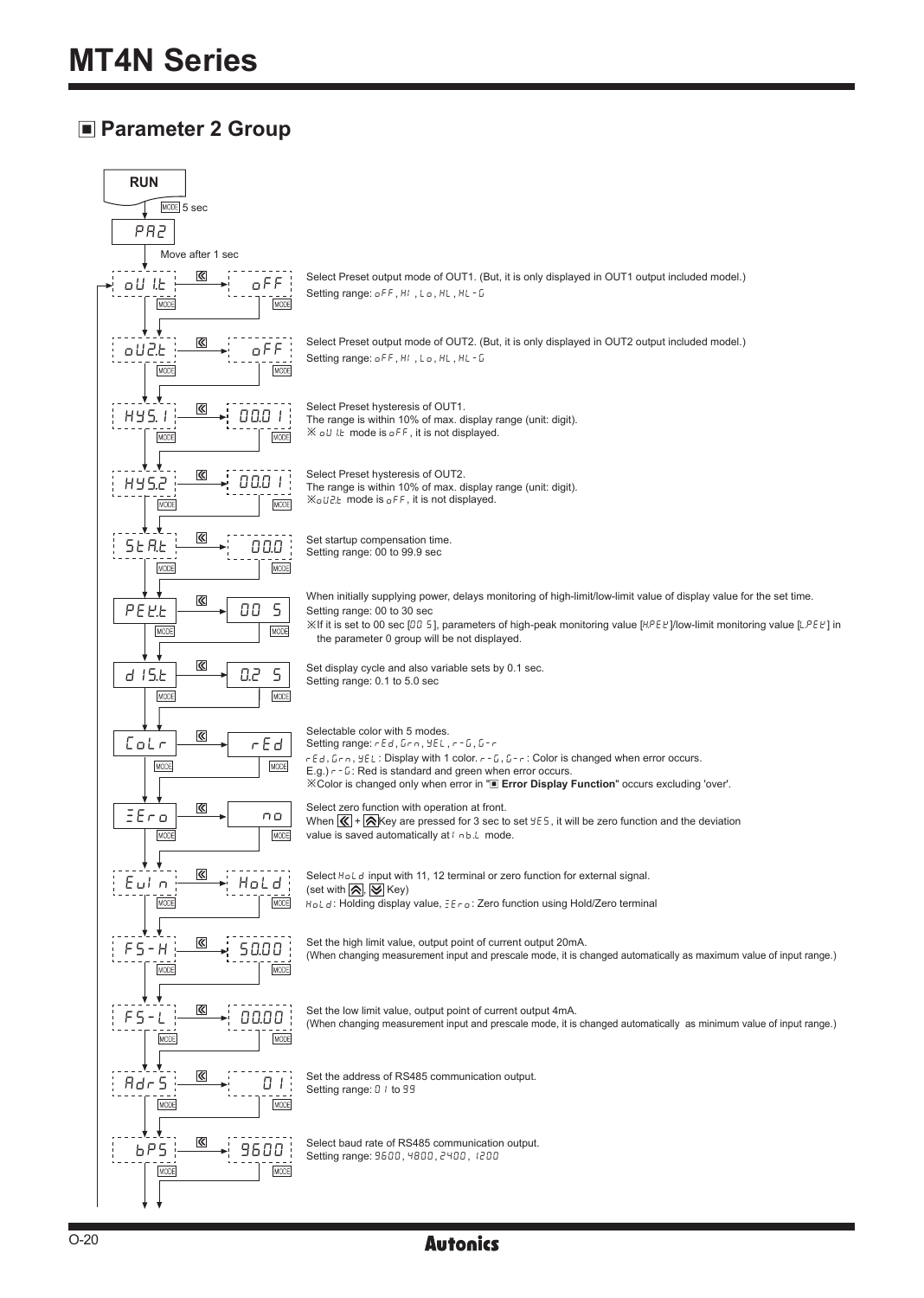

※The dotted mode is only displayed for output type.

※After setting each mode, press MODE key for 2 sec to return to **RUN** mode.

※If any key is untouched for 60 sec after advance to parameter, it will return to **RUN** mode.

※The min. setting interval between FS-H and FS-Lis 10% F.S., it is fixed as 10% of the setting value when it is small.

#### **Factory defaults**

| $\epsilon$ . actor , actually |                 |         |         |         |                   |         |                 |         |         | (K)<br>SSRs |
|-------------------------------|-----------------|---------|---------|---------|-------------------|---------|-----------------|---------|---------|-------------|
| Parameter                     | <b>IMT4N-DV</b> | MT4N-DA | MT4N-AV | MT4N-AA | <b>IParameter</b> | MT4N-DV | <b>IMT4N-DA</b> | MT4N-AV | MT4N-AA |             |
| oU I.E                        | o F F           | oFF     | oFF     | oFF     | EEro              | no      | n o             | n o     | 00      |             |
| oU2.E                         | oFF             | oFF     | oFF     | oFF     | Eul n             | Hold    | Hold            | Hold    | Hold    | Power       |
| HY5.1                         | 000             | 000.1   | 000.    | 0.00 l  | FS-H              | 50.00   | 500.0           | 250.0   | 5.000   | Controllers |
| HY5.2                         | 00.0            | 000.1   | 000. .  | 0.00 .  | $FS-L$            | 00.00   | 000.0           | 0.0     | 0.000   |             |
| PEEE                          | OO 5            | OO 5    | OO 5    | OO 5    | Adr 5             | Ω.      | 01              | Ω.      | 01      | (M)         |
| d 15.E                        | Q2 5            | O.Z     | O.2     | O.2 S   | bP5               | 9600    | 9600            | 9600    | 9600    | Counters    |
| colr.                         | r E d           | r E d   | rEd     | r E d   | L o C             | oFF     | oFF             | oFF     | oFF     |             |

#### **Parameter 0 Group**

| <b>RUN</b>                                                                                                                                                                                                                                                                                                                                            | (O)<br>Digital<br><b>Panel Meters</b>                    |
|-------------------------------------------------------------------------------------------------------------------------------------------------------------------------------------------------------------------------------------------------------------------------------------------------------------------------------------------------------|----------------------------------------------------------|
| <b>MODE</b><br>Set High-limit preset value of $_0$ U I.H. (set with $\mathcal{K}$ , $\mathcal{R}$ , $\mathcal{R}$ , $\mathcal{V}$ key)<br> ≪<br>I.H<br>50.00<br>٥U                                                                                                                                                                                    | (P)<br>Indicators                                        |
| XIt is displayed when set the preset only.<br>When set $oFF$ in $oU$ I. mode of the parameter 2 group, the parameter is not displayed.<br>MODE<br>MODE                                                                                                                                                                                                | (Q)<br>Converters                                        |
| ⊗<br>Set Low-limit preset value of $_0$ U IL . (set with $\overline{\langle \langle \langle}, \overline{\rangle} \rangle$ , $\overline{\langle \rangle}$ key)<br>00.00 }<br>٥U<br>XIt is displayed when set the preset only.<br>When set $\sigma$ FF in $\sigma U$ I.E mode of the parameter 2 group, the parameter is not displayed.<br>MODE<br>MODE | (R)<br>Digital<br><b>Display Units</b>                   |
| ⊗<br>Set High-limit preset value of $_0 UZH$ . (set with $\mathcal{R}$ , $\mathcal{R}$ , $\mathcal{R}$ , $\mathcal{R}$ key)<br>50.00 i<br>oU2.H<br>Xilt is displayed when set the preset only.<br>When set $_0$ FF in $_0$ U2E mode of the parameter 2 group, the parameter is not displayed.<br>MODE<br>MODE                                         | (S)<br>Sensor<br><b>Controllers</b>                      |
| ≪<br>Set Low-limit preset value of $\sigma$ UZL. (set with $\mathcal{R}$ , $\mathcal{R}$ , $\mathcal{R}$ , $\mathcal{R}$ key)<br>oU2.L<br>00.00<br>Xilt is displayed when set the preset only.<br>When set $_0$ FF in $_0$ U2 k mode of the parameter 2 group, the parameter is not displayed.<br><b>MCOE</b><br>/ODE                                 | (T)<br>Switching<br><b>Mode Power</b><br><b>Supplies</b> |
| «<br>It shows High-limit monitoring value while it is RUN status.<br>HPEP<br>0.0 i<br>It will be reset by pressing any $\langle \langle \cdot   \cdot \rangle \rangle$ key.                                                                                                                                                                           | (U)<br>Recorders                                         |
| XHPEL parameter is not displayed when PELL parameter is set as 00 sec [00 5] at the parameter 2 group.<br>MODE<br>MODE<br>«<br>It shows Low-limit monitoring value while it is RUN status.                                                                                                                                                            | (V)<br><b>HMIs</b>                                       |
| IPFF<br>0.0<br>It will be reset by pressing any $\boxed{\mathcal{R}}$ , $\boxed{\mathcal{R}}$ , $\boxed{\mathcal{S}}$ key.<br>$XLPEE$ parameter is not displayed when PEE. parameter is set as 00 sec [00 5] at the parameter 2 group.<br><b>MODE</b><br>MODE                                                                                         | (W)<br>Panel PC                                          |
| Xif any key is untouched for 60 sec after advance to parameter, it will return to RUN mode.                                                                                                                                                                                                                                                           |                                                          |

#### **Factory defaults**

| <b>Parameter</b> | MT4N-DV | MT4N-DA | MT4N-AV | MT4N-AA | <b>IParameter</b> | <b>IMT4N-DV</b> | MT4N-DA | MT4N-AV  | MT4N-AA |
|------------------|---------|---------|---------|---------|-------------------|-----------------|---------|----------|---------|
| oU I.H           | 50.00   | 50.00   | 250.0   | 5.000   | oU2.L             | 00.00           | 000.0   | 000.0    | 0.000   |
| oU IL            | 00.00   | aaaa    | 000.0   | 0.000   | HPEP              | 0.00            | 0.0     | пn<br>üυ | 0.000   |
| oUZ.H            | 50.00   | 500.0   | 250.0   | 5.000   | L.PE L'           | 0.00            | 0.0     | 0.0      | 0.000   |

**(X) Field Network Devices**

**(J) Temperature Controllers**

**(N) Timers**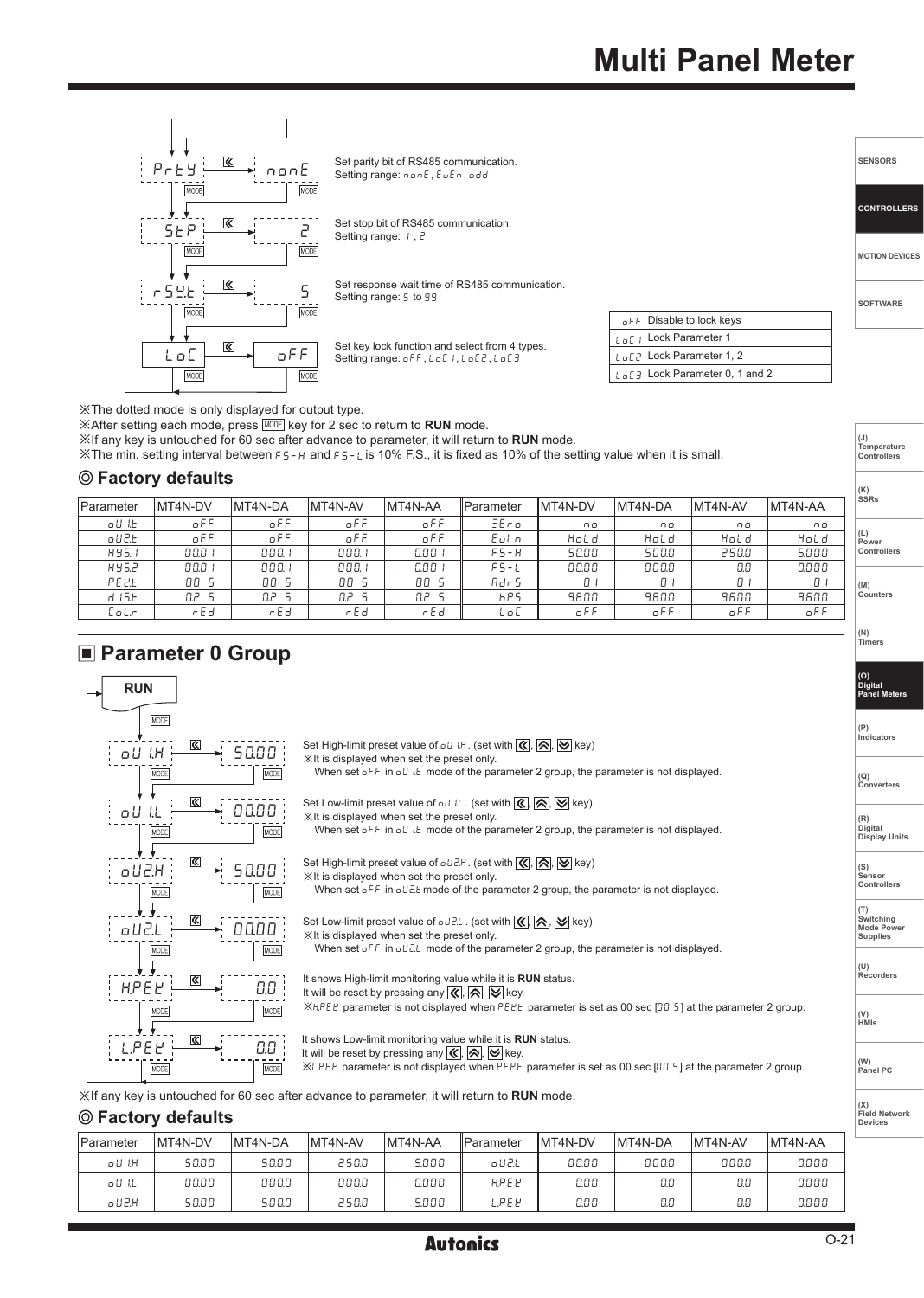#### **Measurement Input**

| Type              | Measurement input range |                            |                | Input impedance Display range [5 } nd ] | Prescale display range [5[RL]                                                           |                                                                        |  |
|-------------------|-------------------------|----------------------------|----------------|-----------------------------------------|-----------------------------------------------------------------------------------------|------------------------------------------------------------------------|--|
|                   | $0-50V$                 | [50V]                      | 434.35kQ       | 0.00 to 50.00 (fixed)                   |                                                                                         |                                                                        |  |
|                   | $0 - 10V$               | [10V]                      | 434.35kΩ       | 0.00 to 10.00 (fixed)                   |                                                                                         |                                                                        |  |
|                   | $0-5V$                  | [5 V]                      | 43.35kΩ        | 0.000 to 5.000 (fixed)                  |                                                                                         |                                                                        |  |
| DC voltage        | $0-1V$                  | $\lceil$ $\lceil$ $\lceil$ | $43.35k\Omega$ | 0.000 to 1.000 (fixed)                  |                                                                                         |                                                                        |  |
|                   | 0-250mV                 | [250mV]                    | $2.15k\Omega$  | 0.0 to 250.0 (fixed)                    |                                                                                         |                                                                        |  |
|                   | $0-50mV$                | $[50 \text{ mV}]$          | $2.15k\Omega$  | 0.00 to 50.00 (fixed)                   |                                                                                         |                                                                        |  |
|                   | 0-500mA                 | [500mA]                    | $0.1\Omega$    | 0.0 to 500.0 (fixed)                    | dot<br>Л                                                                                | Display range<br>-1999 to 9999                                         |  |
|                   | 0-200mA                 | [200mA]                    | $0.1\Omega$    | 0.0 to 200.0 (fixed)                    | 0.0                                                                                     | -199.9 to 999.9                                                        |  |
| DC current        | $0-50mA$                | $[50 \text{ mA}]$          | $1.1\Omega$    | 0.00 to 50.00 (fixed)                   | 0.00                                                                                    | -19.99 to 99.99                                                        |  |
|                   | 4-20 <sub>m</sub> A     | $[4 - 20$ mA]              | $1.1\Omega$    | 4.00 to 20.00 (fixed)                   | 0.000                                                                                   | -1.999 to 9.999                                                        |  |
|                   | $0-5mA$                 | [5 mA]                     | $101.1\Omega$  | 0.000 to 5.000 (fixed)                  | (Display range is variable according to<br>decimal point position.)                     |                                                                        |  |
|                   | $0-2mA$                 | $[2 \text{ mA}]$           | $101.1\Omega$  | 0.000 to 2.000 (fixed)                  |                                                                                         |                                                                        |  |
|                   | $0 - 250V$              | [250V]                     | $1.109M\Omega$ | 0.0 to 250.0 (fixed)                    | <b>X</b> Connect to the input terminals whose<br>30% to 100% of the input range includs |                                                                        |  |
|                   | $0 - 125V$              | [125V]                     | $1.109M\Omega$ | 0.0 to 125.0 (fixed)                    | the max. value of the input range to                                                    |                                                                        |  |
|                   | $0-50V$                 | [50V]                      | $200k\Omega$   | 0.00 to 50.00 (fixed)                   | measure.                                                                                | When the max. input value is under                                     |  |
| AC voltage        | $0-25V$                 | [25V]                      | $222k\Omega$   | 0.00 to 25.00 (fixed)                   |                                                                                         | the 30% of the input terminal range.                                   |  |
|                   | $0-5V$                  | [5V]                       | $22k\Omega$    | 0 000 to 5.000 (fixed)                  |                                                                                         | display accuracy is degraded.<br>When the max. input value is over the |  |
|                   | $0 - 2.5V$              | [2.5V]                     | $22k\Omega$    | 0.000 to 2.500 (fixed)                  |                                                                                         | 100%, it may result in input terminal                                  |  |
|                   | $0-5A$                  | [5A]                       | $0.01\Omega$   | 0.000 to 5.000 (fixed)                  | damage.                                                                                 |                                                                        |  |
|                   | $0-2.5A$                | [2.5A]                     | $0.01\Omega$   | 0.000 to 2.500 (fixed)                  |                                                                                         |                                                                        |  |
| <b>AC</b> current | 0-500mA                 | [500mA]                    | $0.1\Omega$    | 0.0 to 500.0 (fixed)                    |                                                                                         |                                                                        |  |
|                   | 0-250mA                 | [250mA]                    | $0.1\Omega$    | 0.0 to 250.0 (fixed)                    |                                                                                         |                                                                        |  |
|                   | 0-100mA                 | [100mA]                    | $0.5\Omega$    | 0.0 to 100.0 (fixed)                    |                                                                                         |                                                                        |  |
|                   | 0-50mA                  | $[50 \text{ mA}]$          | $0.5\Omega$    | 0.00 to 50.00 (fixed)                   |                                                                                         |                                                                        |  |

※When "HHHH" or "LLLL" is flashes with a certain measurement input, disconnect power supply and then check the cables.

# ■ Sold Separately



the display unit displays present value of the device without PC/PLC.

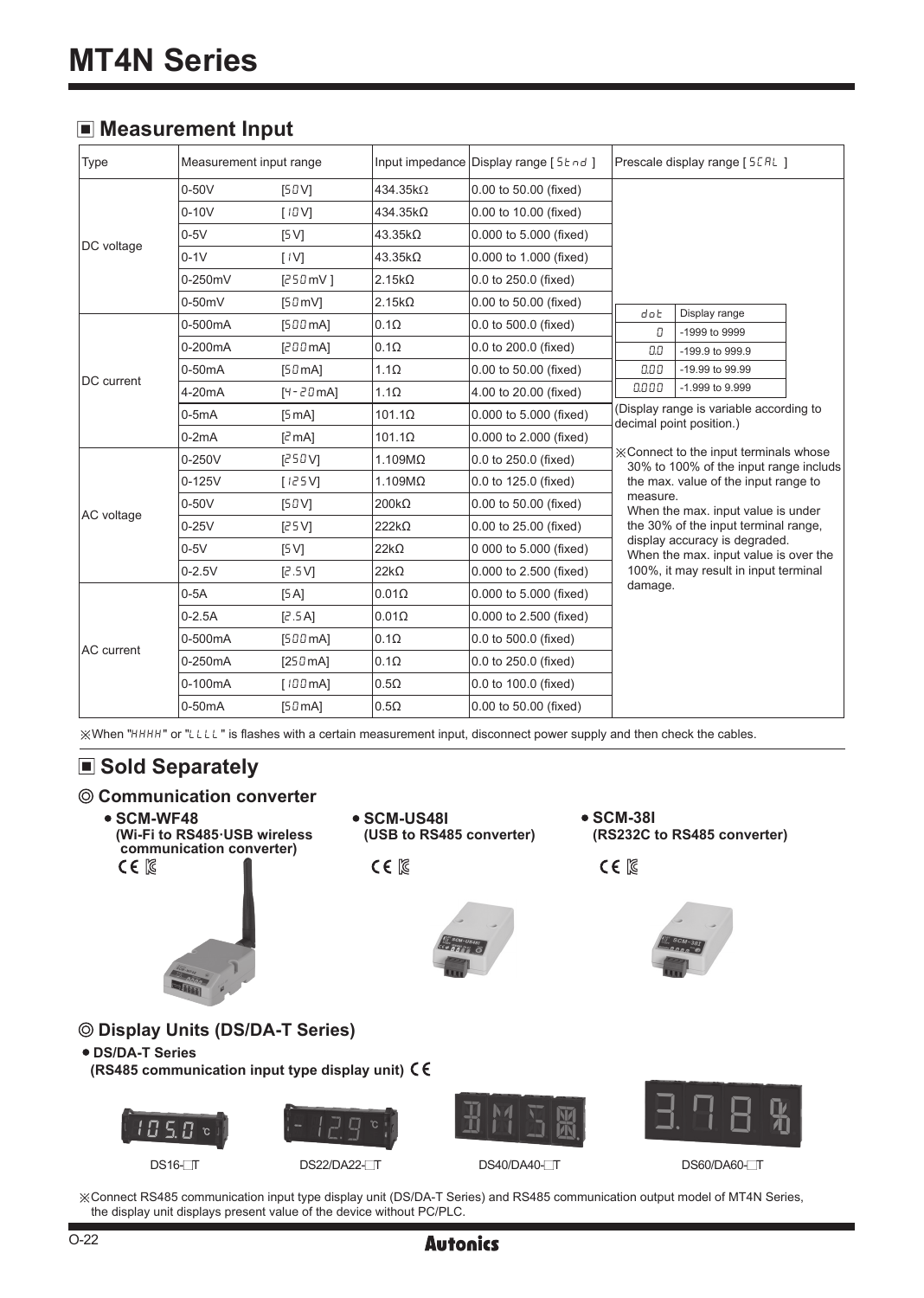# **Functions**

## **AC frequency measurement**

#### **[PA1 group: di SP]**

It measures input signal frequency when it is AC input. It uses fixed decimal point<sup>[PA 1: dot], measured range</sup> can be changed by setting and measured range of decimal point position is as below chart. It is available to adjust the upper gradient at [PA 1: I nbH] and [PA 1: I nb.E]. In order to measure frequency normally, input signal, over 10% F.S. of the measured range, should be supplied. Please select the proper point of measurement terminal.

① Measurement range

| Decimal point $ _{0.000}$<br>position |         | 0.00       | 0.0       |        |
|---------------------------------------|---------|------------|-----------|--------|
| Decimal point 0.100 to                | 9.999Hz | $10.10$ to | $10.1$ to | 1 to   |
| position                              |         | 99.99Hz    | 999.9Hz   | 9999Hz |

※Accuracy of frequency measurement:

Below 1kHz, F.S. ±0.1rdg ±2-digit.

From 1kHz to 10kHz, F.S. ±0.3rdg ±2-digit. 2 | nb.H: 0.100 to 9.999

[Gradient adjustment of high value]

 $\textcircled{3}$  I  $\text{o}$  b. E: 10<sup>-2</sup>, 10<sup>-1</sup>, 10<sup>-0</sup>, 10<sup>1</sup> [Index adjustment of I  $\text{o}$  b. H]

#### **Zero adjustment [Deviation correction function of low limit display value]**

It adjusts the display value of the optional configured input value as zero by force, zero point error can be adjusted with 3 ways as below. When zero point adjustment with front key and Hold terminal is finished normally, zero point of measurement terminal is displayed and the adjusted value at saved in  $I_{n bL}$  automatically.

| Operation   | Input correction Front panel<br>value                       | kev                                                                                                         | Input external signal                                                         |
|-------------|-------------------------------------------------------------|-------------------------------------------------------------------------------------------------------------|-------------------------------------------------------------------------------|
| Description | PA 1:Direct<br>input correction<br>value method<br>at I nhi | $\overline{\left\langle \left\langle \right\rangle \right\rangle}$ keys<br>for 3 sec<br>at the RUN<br>mode. | are pressed Short-circuit External<br>hold terminal 11, 12<br>lover min. 50m. |

※Refer to " **Error correction**", " **Error display**" and "**Parameter 2 Group**" for function and error.

#### **Transmission (DC4-20mA) output scale [PA 2 group:** FS-H **/** FS-L**]**

It sets transmission output for the display value at the output current DC4-20mA.

It sets display value for 4mA at F5-L and 20mA at F5-H and the range between  $F5-H$  and  $F5-L$  should be 10%

※When min. set interval between FS-H and FS-L is set as under 10% F.S., it changed as over 10% F.S. automatically.

※Preset display value is fixed to output as 4mA at under FS-L and 20mA at over FS-H.



## **Initialization**

It initializes as the factory default status. If press  $\boxed{\&}$ ,  $\boxed{\&}$ ,  $\boxed{\&}$ keys together for 2 sec in **RUN** mode, I all the mode and the setting value  $[n_0]$  is displayed every 0.5 sec and it will be initialized as the factory default when press MODE key after change  $no \rightarrow 4E5$ .

## **Error display**

| Display    | Description                                                                         |
|------------|-------------------------------------------------------------------------------------|
| нннн       | Flashes when measurement input is exceeded the max.<br>allowable input (110%)       |
| LLLL       | Flashes when measurement input is exceeded the max.<br>allowable input (-10%)       |
| $d$ - $HH$ | Flashes when display input is exceeded max. display<br>range (9999)                 |
| $d-L$      | Flashes when display input is exceeded min. display<br>range (-1999)                |
| $F - HH$   | Flashes when measurement frequency is exceeded the<br>max. measurement value (9999) |
| ouEr       | Flashes when it exceeds zero adjustment range $(\pm 99)$                            |

※Error display is released automatically when it is in the measured and display range.

※"LLLL" is displayed when the measurement input is DC4-20mA.

 $\mathbb X$ After flashing " $\overline{O}$   $\overline{E}$   $\overline{F}$ " 2 times when it exceeds the zero adiustment range, it returns to RUN mode.

# **Display scale [PA 1 group:** H-SC **/** L-SC**]**

This function is to display setting (-1999 to 9999) of particular High/Low-limit value in order to display High/ Low-limit value of measured input. If measured inputs are 'a' and 'b' and particular values are 'A' and 'B', it will display a=A, b=B as below graphs.





**SENSORS**

**CONTROLLERS**

**MOTION DEVICES**

**SOFTWARE**

**(J) Temperature Controllers**

**(K) SSRs**

**(L) Power Controllers**

**(M) Counters** 

**(N) Timers**

**(O) Digital Panel Meters** 

**(P) Indicators**

**(Q) Converters**

**(V) HMIs**

**Recorders**

**Panel PC**

**(W)**

**(X) Field Network Devices**